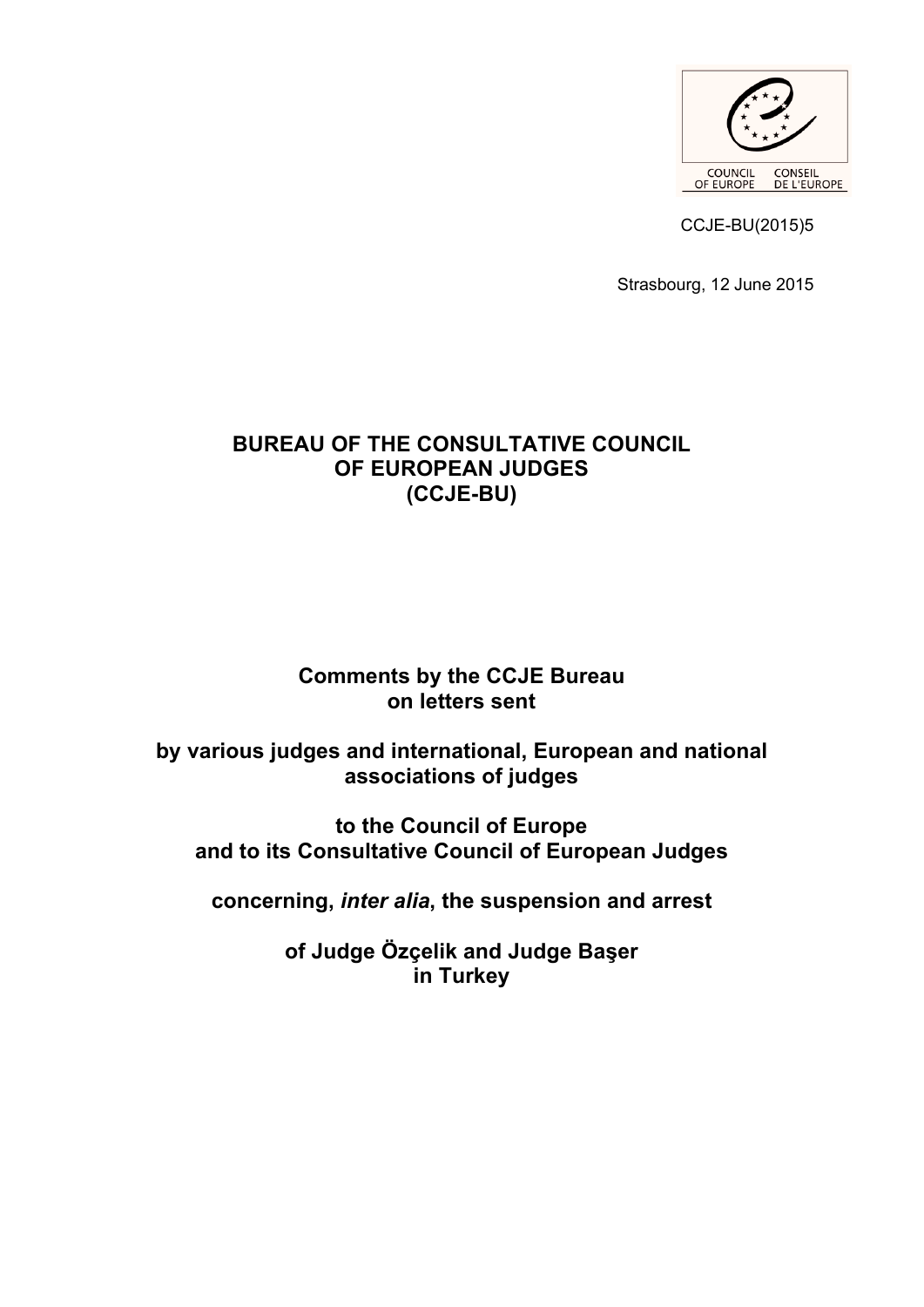On April 27, 2015, the High Council of Judges and Prosecutors of Turkey decided on the suspension of Judges Başer and Özçelik of the Istanbul Criminal Court. Subsequently, both judges were arrested and detained on April 30 and May 1, respectively. These events, details of which will be given under III, below, have given rise to a number of letters of complaint which have come to the notice of the bureau of the CCJE.

I

By electronic messages of May 13 and May 20, two Turkish judges have alleged that, inter alia, both judges had been detained because of their decisions to release suspects who were subject to a criminal investigation. In addition, more than 25 additional complaints have been addressed to members of the bureau of the CCJE, some by judges, the majority anonymous, and the majority being individual complaints and not messages copied and forwarded. Invariably, in these letters it is alleged that the suspension and arrest of Judges Başer and Özçelik was unjustified and unlawful.

By an electronic message of May 1, 2015, addressed to the Director of Human Rights of the Council of Europe, Mr Coşkun Yorulmaz, Turkish advocate, representing his client Hidayet Karaca, has given a detailed account of the events leading to the arrest of the two judges as seen from his point of view. This account can be found in Annex I to this paper. The Director of Human Rights has referred Mr Yorulmaz's letter to the bureau of the CCJE for possible consideration.

The bureau of the CCJE has also taken notice of correspondence between the president of the European Network of Councils for the Judiciary (ENCJ), Lord Justice Geoffrey Vos, and the Deputy President of the High Council of Judges and Prosecutors of Turkey, Judge Metin Yandirmaz, as contained in the letters of May 18 and May 29, respectively. There has been similar correspondence between the Chairman of the Netherlands Council for the Judiciary, Mr F.C.Bakker, and the High Council of Judges and Prosecutors of Turkey by letters of May 11 and May 29, respectively. The European Association of Judges issued an "informative report" dated May 16, 2015, on the arrest and detention of the two judges and it passed a resolution demanding their immediate release.

Following its general policy, the bureau of the CCJE has invited the CCJE member from Turkey to provide the bureau with his views and with any additional information which may be deemed to be helpful to consider the complaints. For this purpose, the bureau has communicated Mr Yorulmaz's letter and its attachments to the CCJE Turkish member.

By letter of May 28, 2015, a communication by the High Council of Judges and Prosecutors was forwarded by the Turkish member of the CCJE to the bureau of the CCJE. In this communication, the undisputed facts are reported as they are described under III, below. In addition, the High Council stated that, since Mr Karaca was neither a judge nor a prosecutor, giving further information on his case was not the task of the High Council. The full text of the reply can be found in Annex II to this paper.

II

The Bureau of the CCJE is of the opinion that the aforementioned letters fall within the terms of reference of the CCJE. According to these terms of reference, one of the main tasks of the CCJE is to provide targeted cooperation, inter alia, at the request of CCJE members, judicial bodies or relevant associations of judges, to enable States to comply with Council of Europe standards. In this respect, letters from judges of the member states directed to the CCJE, the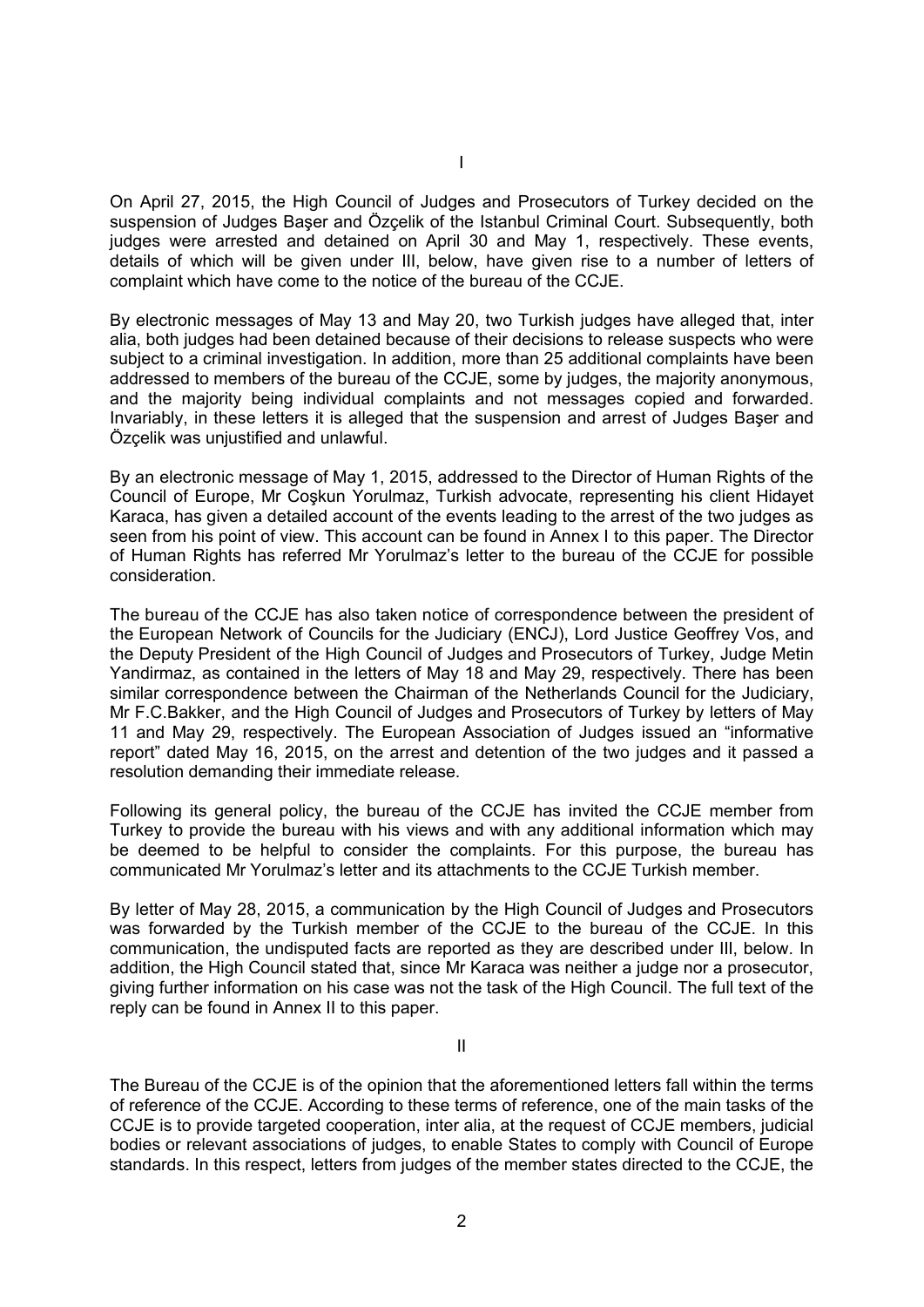correspondence between the ENCJ and the Netherlands Council for the Judiciary and the High Council of Judges and Prosecutors of Turkey, respectively, and the request of the Director of Human Rights of the Council of Europe to consider the letter from advocate Yorulmaz, a member of the Istanbul Bar, are such requests. This also applies to the report and the resolution of the European Association of Judges which has been brought to the notice of the CCJE.

III

Despite the fact that Mr Yorulmaz is not a judge, the bureau of the CCJE has decided, prior to possibly undertake a relevant targeted co-operation, to comment on the messages it received on the basis of his letter and the comment of the High Council for Judges and Prosecutors as provided to the bureau by letter of May 28, both to be found in Annexes I and II to this paper, because both letters give the most detailed account of the events in question. The following events have to be taken into account.

According to Mr Yorulmaz's letter and its attachments, Mr Yorulmaz represents his client Mr Hidayet Karaca. Mr Karaca was arrested in December 2014, and has since been detained, according to Mr Yorulmaz on the grounds that he is suspected of being "a leader of an armed terrorist network" although, again according to Mr Yorulmaz, he had only included a scene in a TV movie produced in 2009 and despite the fact he had not given any reason to justify an assumption that he would abscond.

Applications for the release of Mr Karaca were unsuccessful and appeals were dismissed. Following this, Mr Yorulmaz, according to his unchallenged account, renewed this application which in turn came before Judge Mustafa Baser of the 32<sup>nd</sup> Chamber of the Istanbul Criminal Court. According to this uncontested account, on Saturday, April 25, 2015, Judge Basser was drafting a decision to order the release of a number of detainees from prison, among whom was Mr Yorulmaz's client. This decision and a subsequent reaffirming decision by Judge Başer of Monday, April 27, according to Mr Yorulmaz's detailed account, were not at first written up by the court clerk because of an intervention by the chief inspector responsible for court clerks. Thus, in turn, these decisions were not executed by the public prosecutor's office.

Following news coverage of the release decisions that were to be rendered by Judge Başer and by Judge Özcelik of the  $29<sup>th</sup>$  Chamber of the Istanbul Criminal Court, the Inspection Board of the High Council of Judges and Prosecutors initiated an investigation vis-a-vis the two judges, issued a preliminary report and requested their suspension. By a decision of the Second Chamber of the High Council of April 27 2015, the suspension of the two judges from their posts was ordered pursuant to Law No. 2802 on Judges and Prosecutors, on the grounds that they

- had acted in alliance with ideas and activities of the original suspects,
- intentionally and willingly had attempted to destroy the Republic of Turkey and partly or fully to prevent it from performing its duties,
- had committed misconduct and similar offences.
- in this connection had violated the explicit provisions of the law in order to make the release of the original suspects possible by an unlawful method.

Pursuant to articles 257/1, 312/1 and 314/2 of the Criminal Code, on the suspicion of attempting to destroy the Republic of Turkey, being a member of an armed terrorist organisation, misconduct and violation of secrecy, arrest warrants were issued against both judges. On April 30 and May 1, 2015, respectively, the 2<sup>nd</sup> and the 5<sup>th</sup> Chamber of the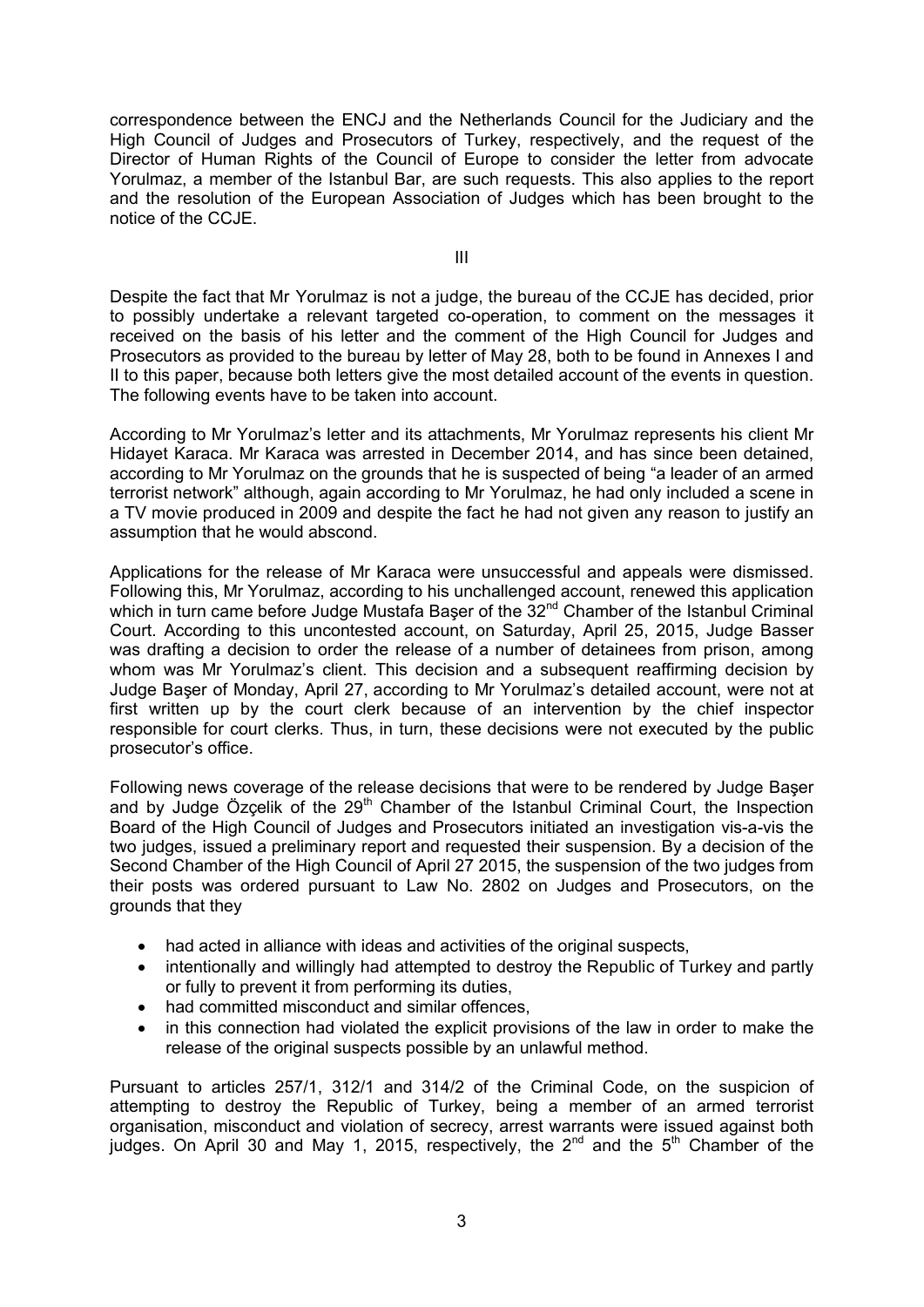Bakirkoy Assize Court ruled on the detention of the two judges, a ruling which was subsequently upheld on appeal by the 2<sup>nd</sup> Istanbul Anatolian Assize Court.

IV

In dealing with these requests, the bureau of the CCJE wishes to underline that it is in no position to examine or investigate the factual basis of the events which are alleged to have taken place as reported in the letter of Mr Yorulmaz and in further complaints and statements received, save insofar as they are undisputed as stated above.

With this in mind, the CCJE wishes to recall that the fundamental principles of the separation of powers, of the independence of the judiciary and of the personal independence of judges and their irremovability are necessary pre-requisites for a democratic society that is governed by the rule of law. These principles have been expressed in many constitutions of member states of the Council of Europe; they are the basis of the European Convention on Human Rights and they have been frequently recalled or used as a basis for further elaboration in many Opinions of the CCJE (cf. at least Opinion No.1, para. 63 ss.). According to paragraph 13 of Recommendation CM/Rec(2010)12 of the Committee of Ministers of the Council of Europe on judges' independence, efficiency and responsibilities, all necessary measures should be taken to respect, protect and promote the independence and impartiality of judges. This includes measures taken by those institutions directly responsible for an independent judiciary, namely High Councils of the Judiciary, where they exist (cf. opinion 10, para. 14), ministries of justice and judges and prosecutors themselves. According to Article 1 of the UN Basic Principles of the Independence of the Judiciary, the independence of the judiciary shall be guaranteed by the State and enshrined in the Constitution or the law of the country. It is the duty of all governmental and other institutions to respect and observe the independence of the judiciary.

Where the official performance of judges may give rise to criticism or even to disciplinary or criminal investigations, such proceedings must invariably follow the procedure set down by the relevant acts of parliament, in accordance with the due process that is set out in such laws and carried out with the necessary procedural guarantees for all parties involved (cf. opinion 10, para. 63). To replace such formal proceedings by actions aimed at sanctioning individual judges because of judgments they have rendered, or in order to induce them to render specific judgements in the future, is absolutely unacceptable. The CCJE will speak out strongly against any such actions wherever they may occur.

The CCJE observes that, although criminal investigations with respect to judges and courts are not illegal and there is in general no immunity of judges, the authorities concerned are under a duty to observe, guarantee and provide for the proper functioning of the judiciary as the third power of the state. It follows from this that the greatest care should be taken before investigatory measures are employed by any prosecution authority which may have the effect of impeding or obstructing the functioning of judicial business. With this in mind, suspending a judge and even arresting him/her on the ground that he/she had rendered or attempted to render a decision would appear to be justified only in absolutely exceptional circumstances. Such suspension and/or arrest will necessarily amount to the judge who has jurisdiction on pending cases being prevented from exercising his/her duties in court whereas, as a rule, decisions rendered, even if they are found to be wrong, should only be reviewed on appeal.

In the opinion of the CCJE, this approach also follows from the overriding principle of proportionality, which, as developed by the European Court of Human Rights, is a fundamental principle of the European Convention on Human Rights. All measures taken by the state and in particular all measures taken by the executive power of the state that affect human rights, must, in a democratic society, be done according to law. All measures will only be justifiable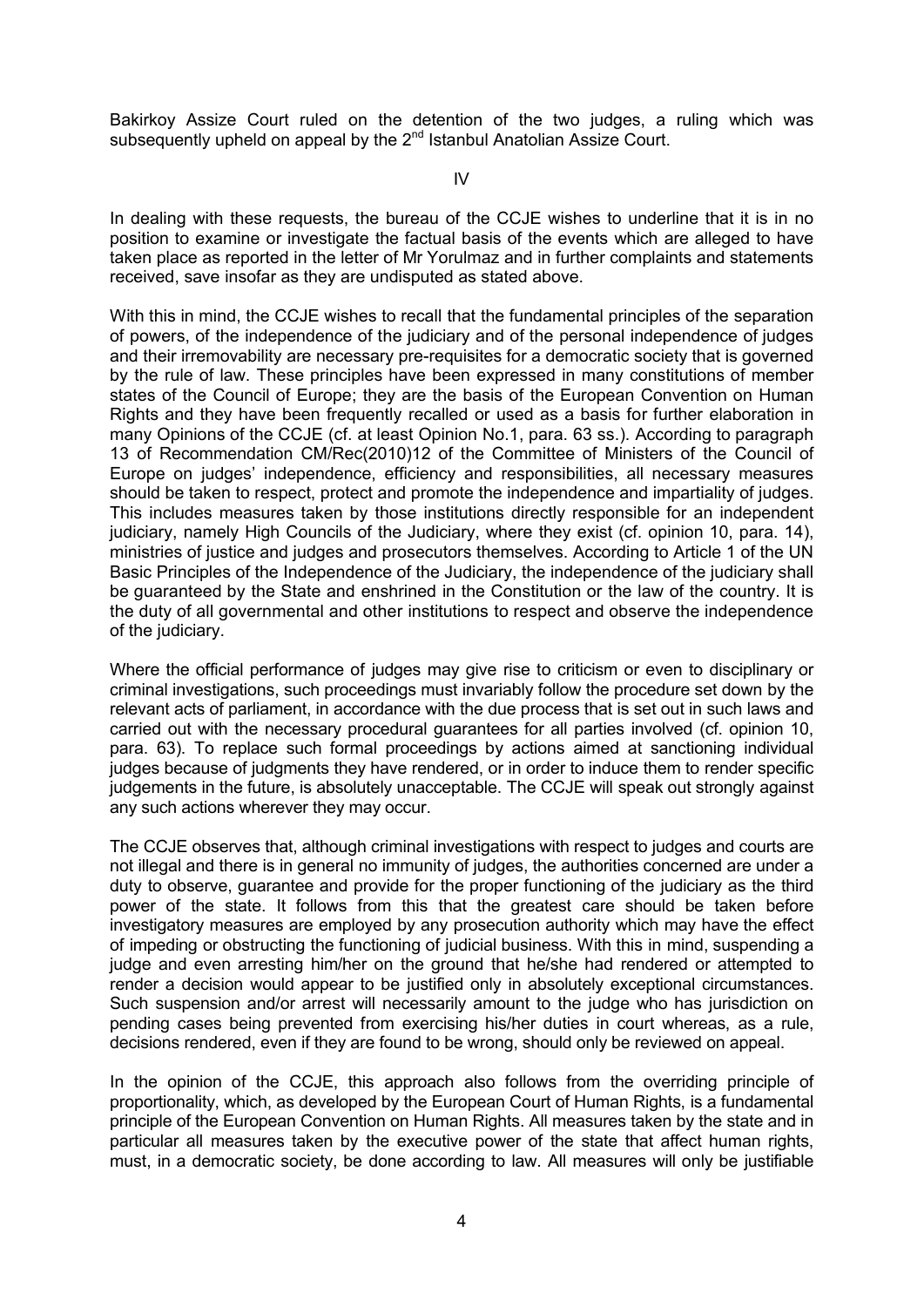and justified in so far as they are apt and necessary to achieve a legitimate goal which must be one, itself, which has a legal foundation.

V

With these principles in mind, the bureau of the CCJE emphasizes once again that it is not in a position to weigh or evaluate conflicting allegations of facts in relation to the present complaints. In particular, the bureau cannot judge or appraise the facts on which the investigations against the two judges concerned have relied. This would clearly be beyond the competence of the CCJE which cannot replace the assessment of facts and evidence made by the competent Turkish authorities by the bureau's own assessment. This also applies to the application of procedural law, both in the case of proceedings concerning the suspension of the judges as well as in relation to the pending criminal investigations.

As the undisputed report of the High Council of Judges and Prosecutors shows, in the case of the two judges the competent authorities have acted, procedural steps based on the law have been observed and judicial decisions have been given, purportedly applying the relevant disciplinary and criminal law. The bureau of the CCJE can and will not comment on the correctness of the application of procedural and substantive law in the course of these proceedings.

The bureau of the CCJE must, however, note the existence of several circumstances which give rise to doubts and which, above all, when looked at in the particular context, cause the greatest concern as to whether these proceedings and their results can be regarded as being consistent with European standards and with the requirements of fair process in a democratic society:

The first aspect which has to be noted in this context is the (undisputed) allegation that Judge Başer was prevented from putting his draft decision into writing so that in the end he had to do it himself. Obstructing a judge's work by refusing to permit his draft to be put in writing (or by ordering the clerk to refuse to do so) would be absolutely unacceptable. A judge's decisionmaking process must not be obstructed at all, his/her decisions, once handed down, being subject only to review on appeal.

It is equally unacceptable if, as has apparently been the case, the execution of a decision is prevented by persons not authorised to do so. Throughout its Opinion No.13, the CCJE has made it clear that judicial decisions have to be effectively executed because this is a fundamental element of the rule of law (cf., e.g., Opinion No.13, para. 7). Refusal to execute an otherwise executable judicial release order, therefore, would clearly amount to an obstruction of the course of justice and is absolutely unacceptable.

The fact that, as has been stated in the comments of the High Council, the inspectorate started its investigations after news coverage of the pending release decisions which could have happened at the earliest over the weekend between April 25 and 27 and that the inspectorate provided a provisional report as early as April 27, with the decision of the Second Chamber of the High Council rendered on the very same day indicates that these proceedings have been conducted rapidly. It is difficult to see how such a decision could be founded on a sufficiently thorough evaluation of facts, let alone after giving a proper opportunity for the judges to be heard and in accordance with all other necessary further procedural guarantees. It is not apparent why such speed in the proceedings was necessary, nor have sufficient grounds for such a headlong rush been given.

Taking these aspects into account overall and assessing in addition to this the unprecedented number of complaints which have reached the members of the bureau of the CCJE, the bureau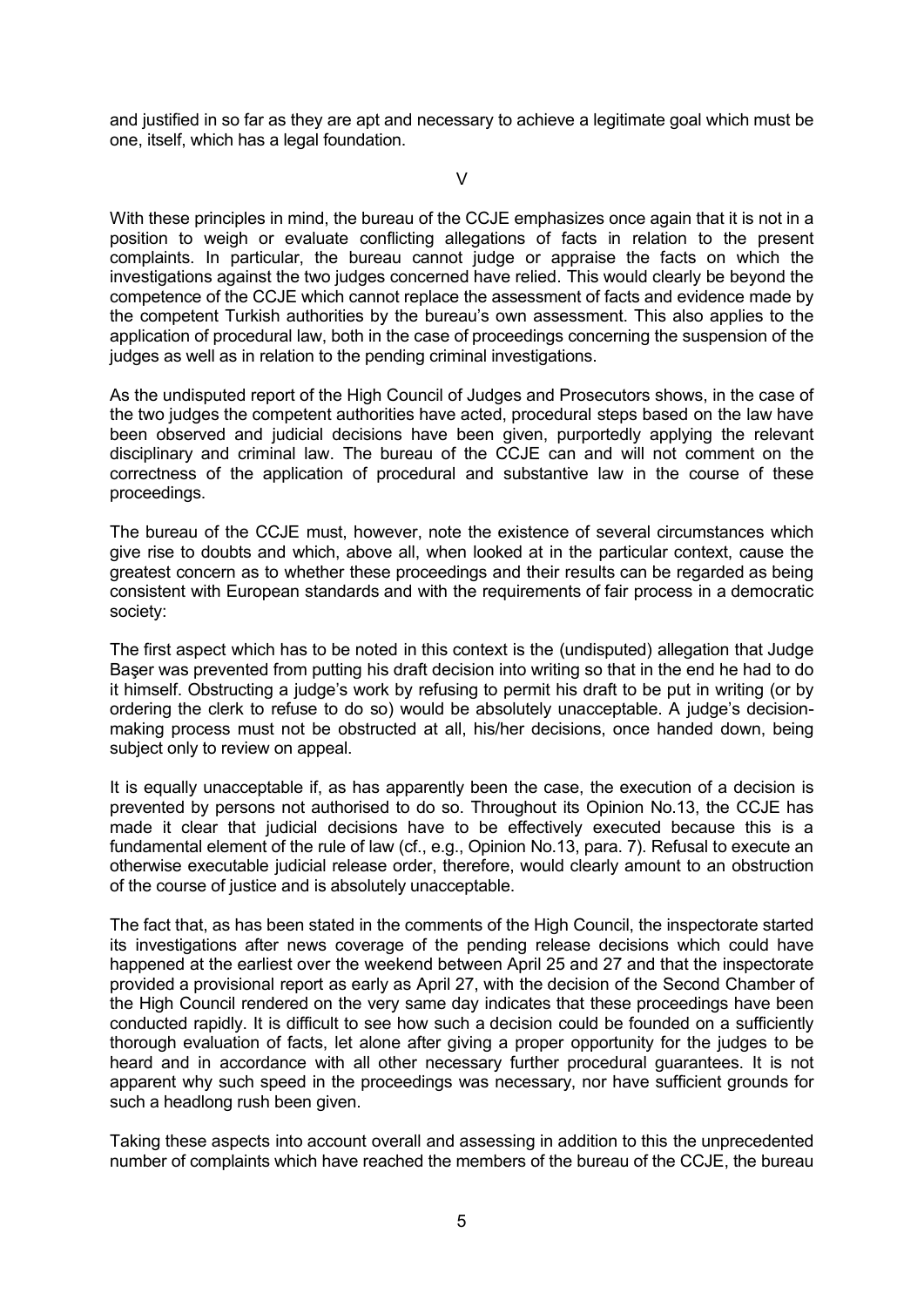of the CCJE has concluded that it must express its grave and sincere concern with respect to the proceedings and decisions leading to the suspension and arrest of Judge Özçelik and Judge Başer. The uncontested facts, as they appear to the bureau, lead to the clear inference that these judges may have been removed only or predominantly because of their (intended) decision-making. This in turn would cast great doubts on whether the guarantees of personal and institutional independence of the judiciary have been sufficiently observed in Turkey. In addition, these events must be seen against a background of reports that a substantial number of judges in Turkey have, in recent months, against their will been removed from their offices and transferred to other posts. The extent of such transfers gives rise to additional doubts with respect to their causes. Regardless of whether they were justified by necessities of providing judicial services to all regions of the country, in the eyes of society and of the members of the judiciary concerned these moves might lead to the conclusion that judges may have in fact undergone such transfers because of their decision-making. This in turn would endanger and possibly undermine confidence in the impartiality and independence of the judiciary and the fundamental principles recalled under IV, above. To sustain and widen such confidence, however, must be the paramount aim of all concerned with the administration of justice.

VI

The CCJE is willing to provide further assistance in this matter, through a possible targeted cooperation, according to its Terms of Reference.

Enclosed: Annex I: Note on Hidayet Karaca case

Annex II: Communication of the High Council of Judges and Prosecutors of **Turkey**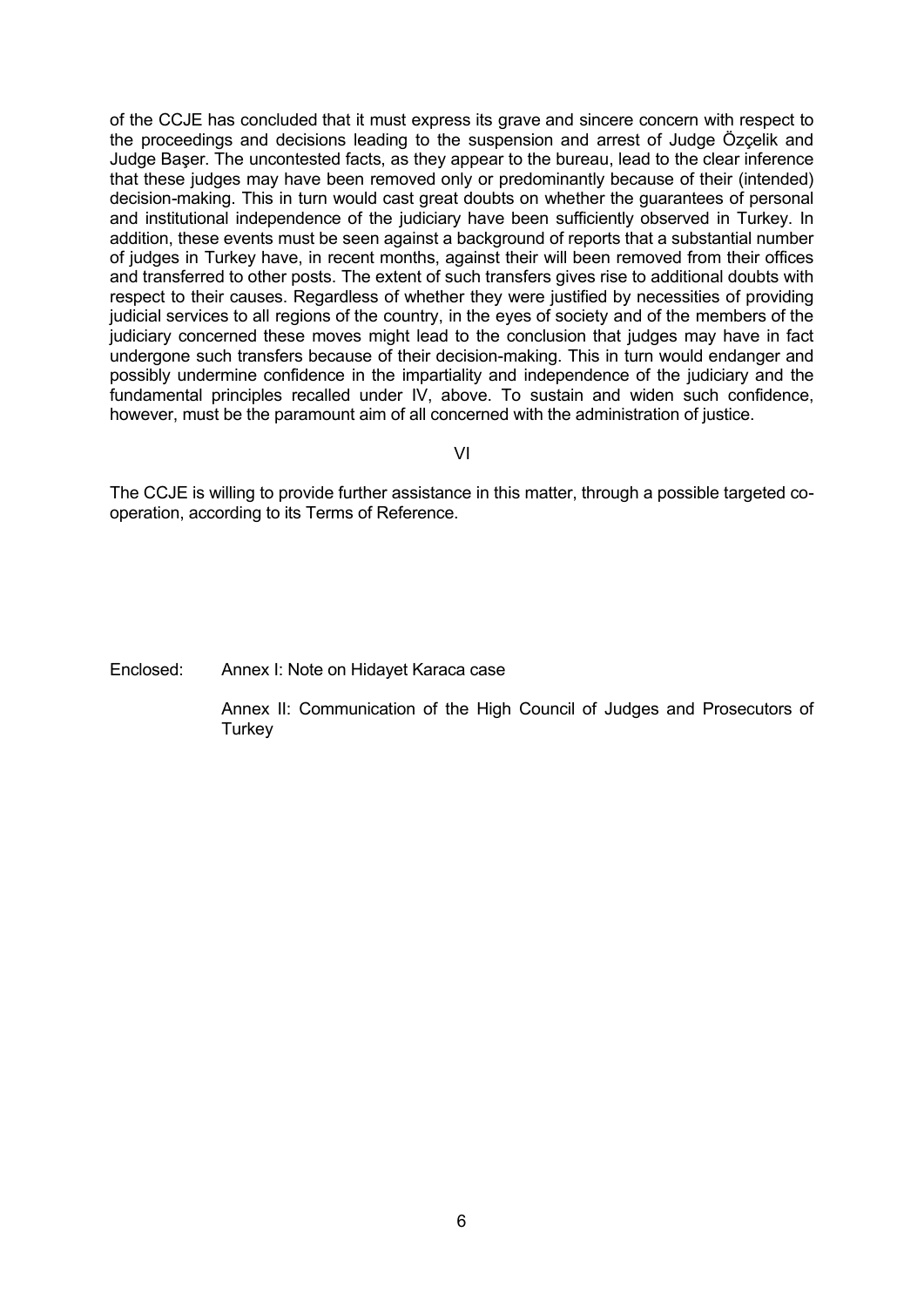## **ANNEX I**

#### **A NOTE ON HIDAYET KARACA CASE 28.02.2015**

Following the police raids in the December of 2013 Samanyolu Media Group has become an open target for Recep Tayyip Erdogan for not buying into his rhetoric that the duly carried out criminal investigation which resulted in the indictment of 4 cabinet ministers was in fact a coup d'état to bring down his rule.

At a time where large media conglomerates were being hammered into submission by the threat of tax inspections or exclusion from public tenders, the refusal of a relatively small media group to toe the line did not go down well with Mr Erdogan who apparently liked his media with a one or more of his party 'commissars' nicely embedded in.

Dissent makes Mr Erdogan very angry. He tends to give vent to his anger by utilising his power to crush such dissent with little or no regard to the law. He therefore sent forward RTUK, the Turkish regulatory body for media. RTUK has since been very effective in the way it has singled out Samanyolu Media Group and punished it. Samanyolu Haber TV and Samanyolu TV were collectively at the receiving end of 145 separate administrative fines RTUK has issued between December 2013 and February 2015. The total sum of fines Samanyolu Media have so far been hit with is approximately YTL 4m and counting. On the other hand, Samanyolu programmes were suspended in more than 50 different occasions which effectively meant the viewers were left to watch low budget 'documentaries' from the 80s which RTUK conveniently picked for them instead of the suspended show.

In the meantime Mr Erdogan was doing his bit and telling the Turkish public at every opportunity not to watch 'their TV channels'. Public bodies up and down the country were quick to take the hint and start persecuting Samanyolu. Mayors who wanted to keep on the good side of Mr Erdogan used every trick in the book to stop Samanyolu channels filming in their respective towns. As a result film sets had to be removed to different towns at great expense. Some of the cast, clearly influenced by the climate of intimidation, terminated their contracts mid-season fearing loss of future work from state channels. Guests for live shows were appropriately told not to attend.

Government officials were quick to join in by imposing accreditation bans on Samanyolu channels for meetings they were attending. Mr Davutoğlu for instance saw nothing wrong in extending the ban into the UK where he was attending a financial forum and where British ambassador to Turkey was among the guests.

Inspectors from different public bodies but most importantly from the tax office have suddenly become a common sight at Samanyolu premises. Mr Erdogan was determined to stick to what previously worked for him and selectively use tax inspections as stick against a media group which dared to stand up to his authority.

At that point state-owned companies had long confined their advertisement budgets to media outlets which proved themselves as effective mouthpieces for Mr Erdogan regardless of their respective rating figures. Mr Erdogan, however, was not to be happy until and unless media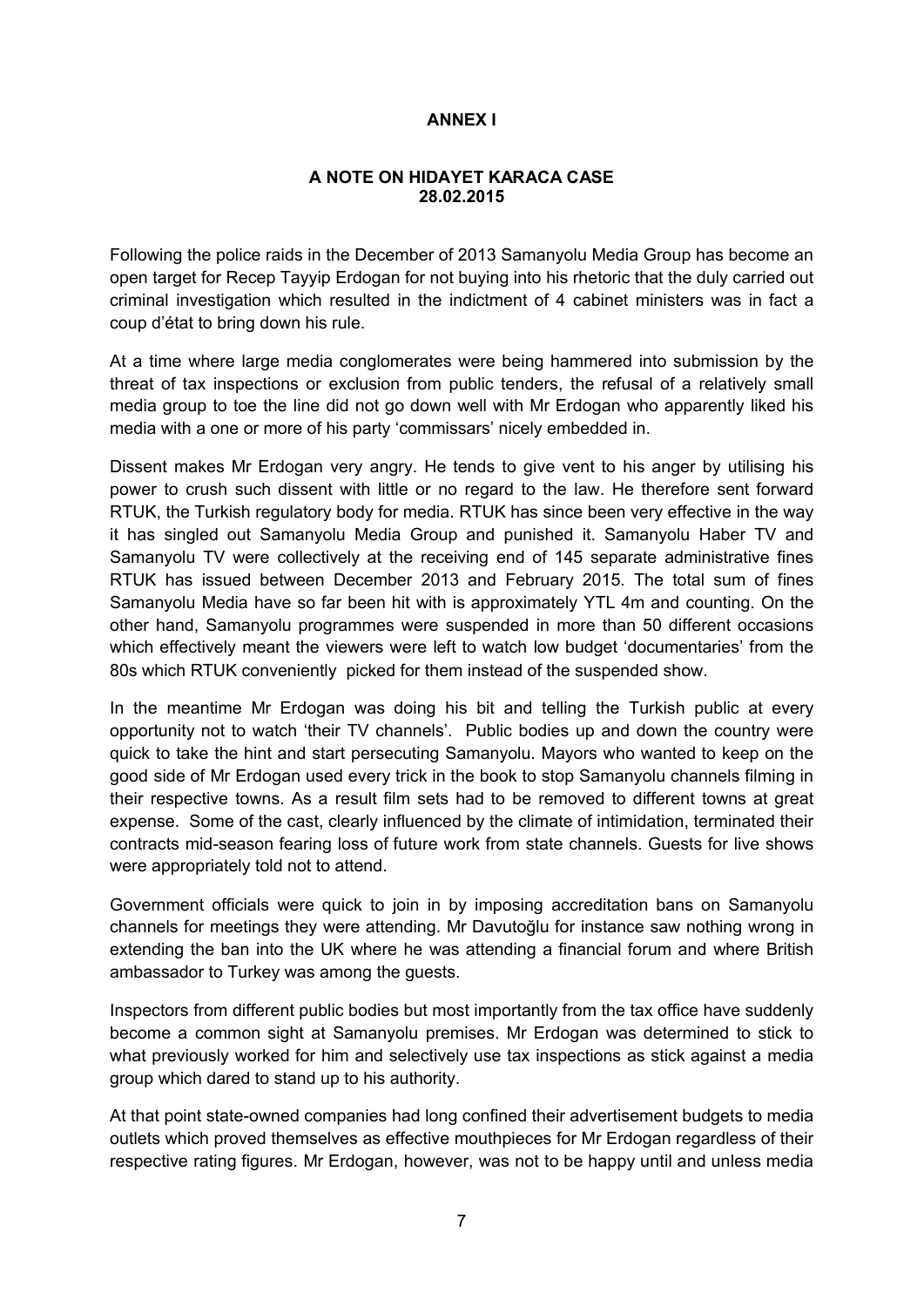companies like Samanyolu had no advertisement revenues at all. That would inevitably take 'convincing' of private companies too to take their business elsewhere, which he did. Samanyolu's revenues from advertisement plummeted to record low figures.

As if the above were not enough to finish off a media group with relatively humble means, rowdy demonstrations were organised at the gates of Samanyolu Group premises in İstanbul where AKP supporters were let by the security forces to chant threatening and abusive slogans to the horror and dismay of Samanyolu employees who were left to watch the whole affair unfold from the windows of their offices.

## **WHAT IS HIDAYET KARACA BEING ACCUSED OF?**

In layman's terms Hidayet Karaca is being accused of conveying Fethullah Gülen's directions for the arrest of Tahşiye members to the police officers who took part in the criminal investigation started by a public prosecutor against the same group. According to the public prosecutor who asked for the arrest of Hidayet Karaca it worked like this; Mr Gülen warns his followers of a fundamentalist terrorist group. Hidayet Karaca having heard the talk in question in a website considers that to be an instruction to actually arrest those terrorists. He then instructs the producers and script writers who work for Samanyolu to incorporate that 'instruction' into a TV movie. Subsequently one of the scenes in a movie shows some shady characters making a plan to use fundamentalist terrorists to set up a peaceful group of moderate Muslims. The police officers see the movie. They consider it to be an instruction coming from Mr Gülen to arrest Tahşiye group members. They go and make the arrests.

## **WHO ARE THE TAHŞİYE?**

As far as Mr Erdogan is concerned they are a bunch of good people lead by a poor blind man who went to jail for nothing but not sharing the views of 'Pennsylvania'. In other words, they are yet another victim of 'Pennsylvania' just like himself. Military intelligence and MİT, the national intelligence service, beg to differ.

TAHŞİYE's activities get detected by MİT as early as 2004. After a 4 year surveillance MİT puts together a comprehensive report in 2008 in which it exposes the ideology and objective of the group, which it names TAHŞİYE, as well as its leading figures. MİT, then, shares the same report first with the police and then the military. As of February 2009 all of the intelligence services of the country are aware of the activities of a group called Tahşiye and so are the relevant operational departments of the police and the army.

So, who are the Tahşiye as far as the MİT, the police and the army are concerned? The MİT report in question reads;

- 'M. Doğan [the leader] and other members of the group fully support Usama Bin Laden and Al Qaeda…',

- 'M. Doğan said that his first and foremost objective was to gain control of all religious schools in Turkey and to present them to Al Qaeda's service'

- 'M. Doğan said that Turkey is an 'infidel state' and it would be freed by a war that Al Qaeda would fight as the army of Islam'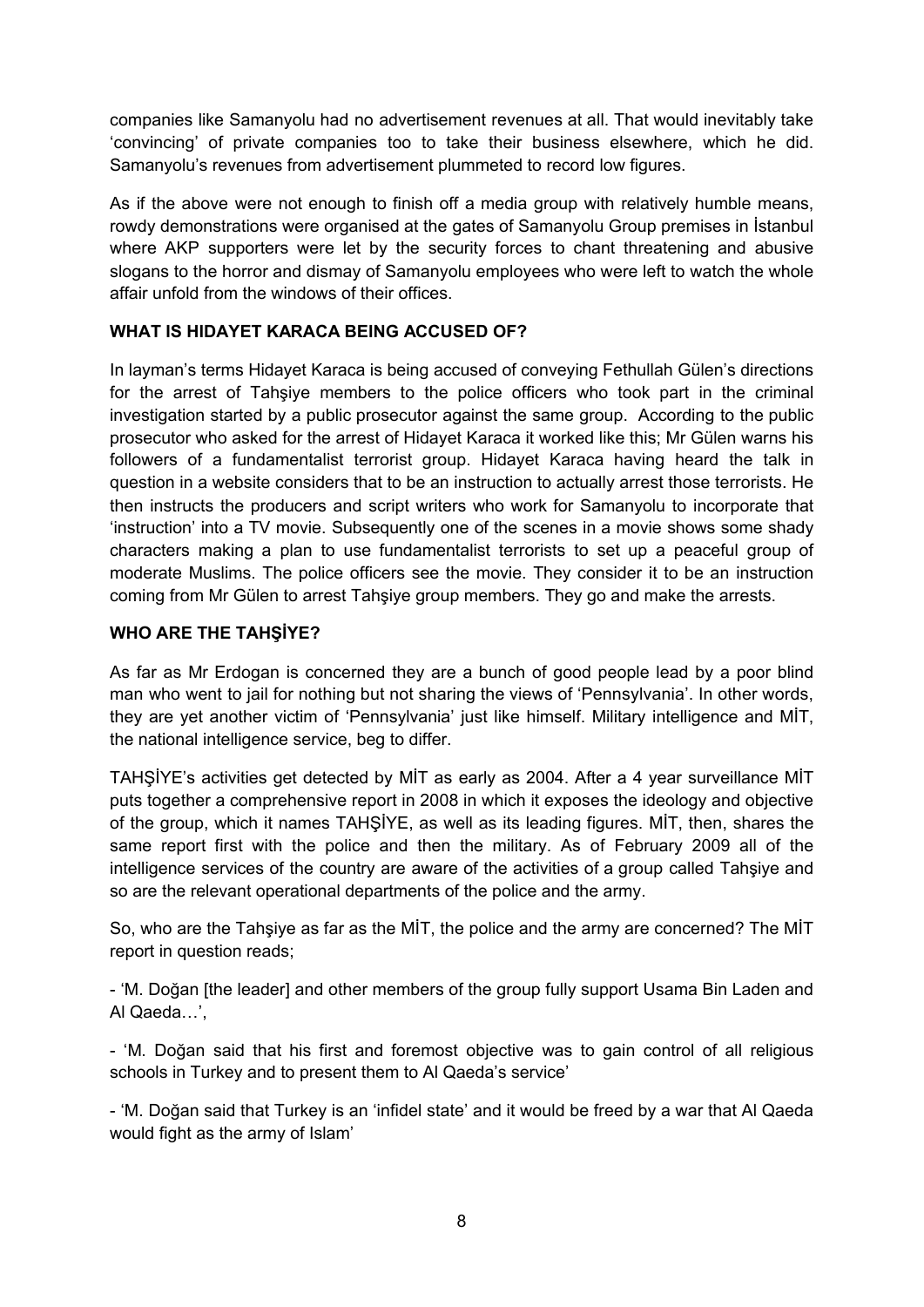- 'The group is said to have some five thousand members'

-'M. Doğan is a man of considerable wealth which he obtained from vast parcels of land his family owns in…'

- 'Amongst the most important sponsors of the group is his son-in-law Saim Aşçı, the owner of ... [a Turkish company] which is the Turkey distributor of ... [one of the biggest motor car manufacturers in the world]'

- The group publish books through publishing companies named Tahşiye, Rahle….'

On the other hand in various video clips posted in the internet Mehmet Doğan can be heard saying;

'Now Usama Bin Laden is calling [to arms]. It is obligatory for Muslims to comply'

' Join the war'

Once furnished with the report the police in May 2009 refer the matter to the public prosecutor, just like any competent police force would do. The public prosecutor immediately orders a criminal investigation to the matter. The police start collecting evidence. Police raids the house of a Tahşiye member in January 2010 where they find, amongst other weapons, 3 hand grenades. Muammer Güler, the then mayor of Istanbul, announces the operation as a success. He then goes on to officially commend the police chief who was in charge of the raids. 4 years later the same group member lodges a complaint against the police officers who took part in the public prosecutor's criminal investigation of Tahşiye amid rumours that he was 'encouraged' by the government to do so. It was that complaint which eventually has led to the unlawful detention of Hidayet Karaca, the CEO of Samanyolu Media Group.

### **HOW WAS HIDAYET KARACA ARRESTED?**

On 23rd of March 2014 Pro-AKP newspaper run a story in which it claimed that Fethullah Gülen pointed the finger in the arrests of Mehmet Doğan, the leader of Tahşiye, and 10 of his friends back in 2010. That story would later turn out to be the blueprint for the public prosecutor's case against Hidayet Karaca.

Mehmet Nuri Turan, one of the 11 men arrested in 2010, filed a criminal complaint against the police officers who took part in the prosecutor's criminal investigation of the Tahşiye.

A prominent Pro-AKP journalist in July 2014 wrote; ' Is Cemaat [Hizmet Movement] ready for a payback for Tahşiye raids?'

On the 11th of December 2014 a famous twitter account with an astonishing track record of announcing police raids before they actually take place claimed that some 400 people including journalists would be arrested in dawn raids the following day.

On 12th of December 2014 Hidayet Karaca asked the chief public prosecutor whether he was the suspect of an ongoing criminal investigation. The chief public prosecutor replied in writing to say that as of 4:30pm that day he was not.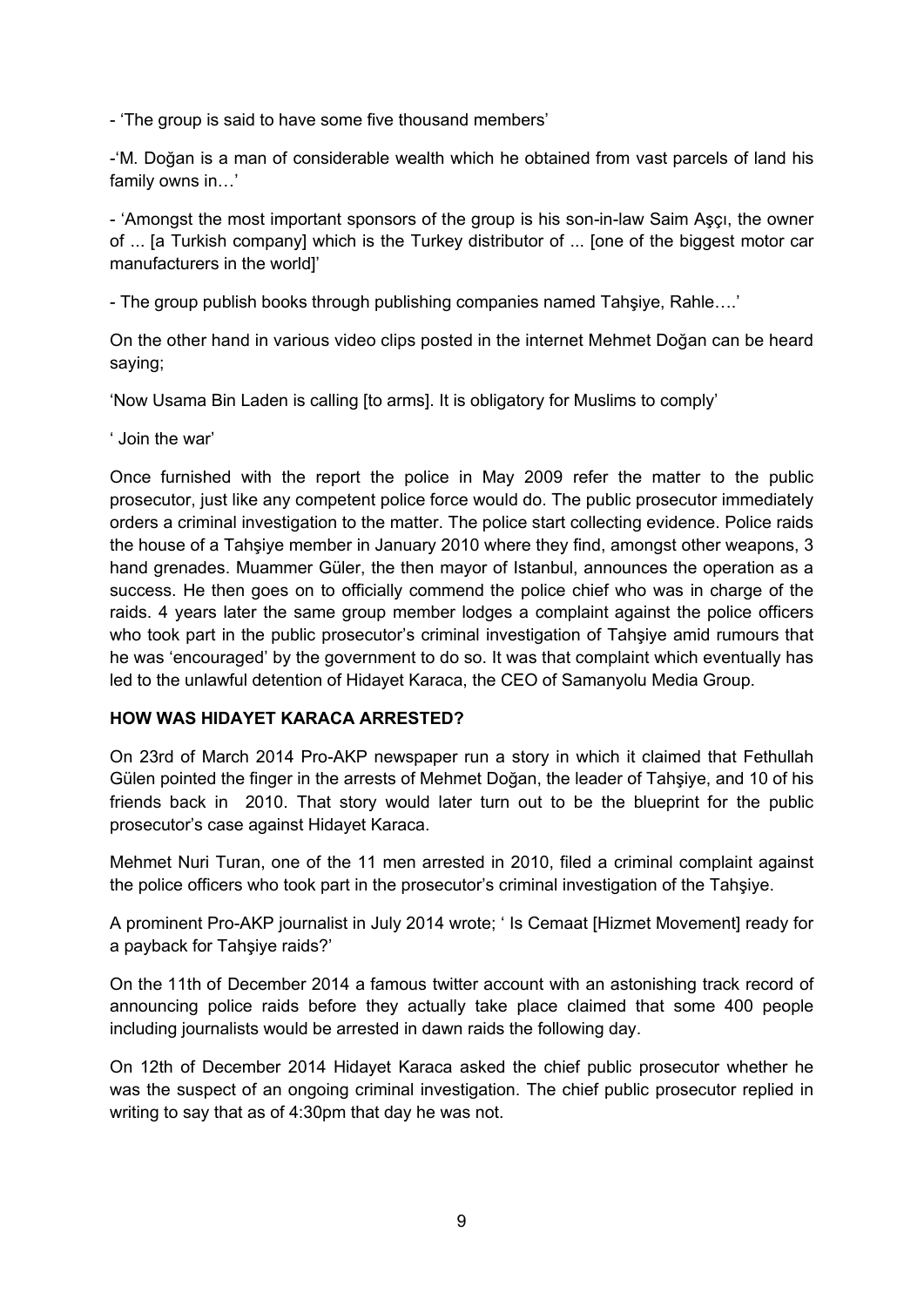While Hidayet Karaca was outside the court waiting for the chief public prosecutor's answer, Mr Erdogan gave his presidential assent to a bill which meant when issuing arrest warrants courts would only have to look for 'reasonable doubt' as opposed to the previous requirement 'strong doubt based on concrete evidence'. It was published in the Official Gazette later that day thus have come into effect.

On the 13th of December 2014, the Twitter account above listed the names of 35 people, including Hidayet Karaca, who he claimed would be arrested the following day. He claimed that the public outcry caused by his previous tweets made the government to go back on its plans to arrest hundreds of people.

In the morning of 14th of December 2014 Pro-AKP news channels started announcing that Hidayet Karaca had been arrested at his house when in fact he was at his office. He drove to the Police Headquarters with his lawyer where he was arrested.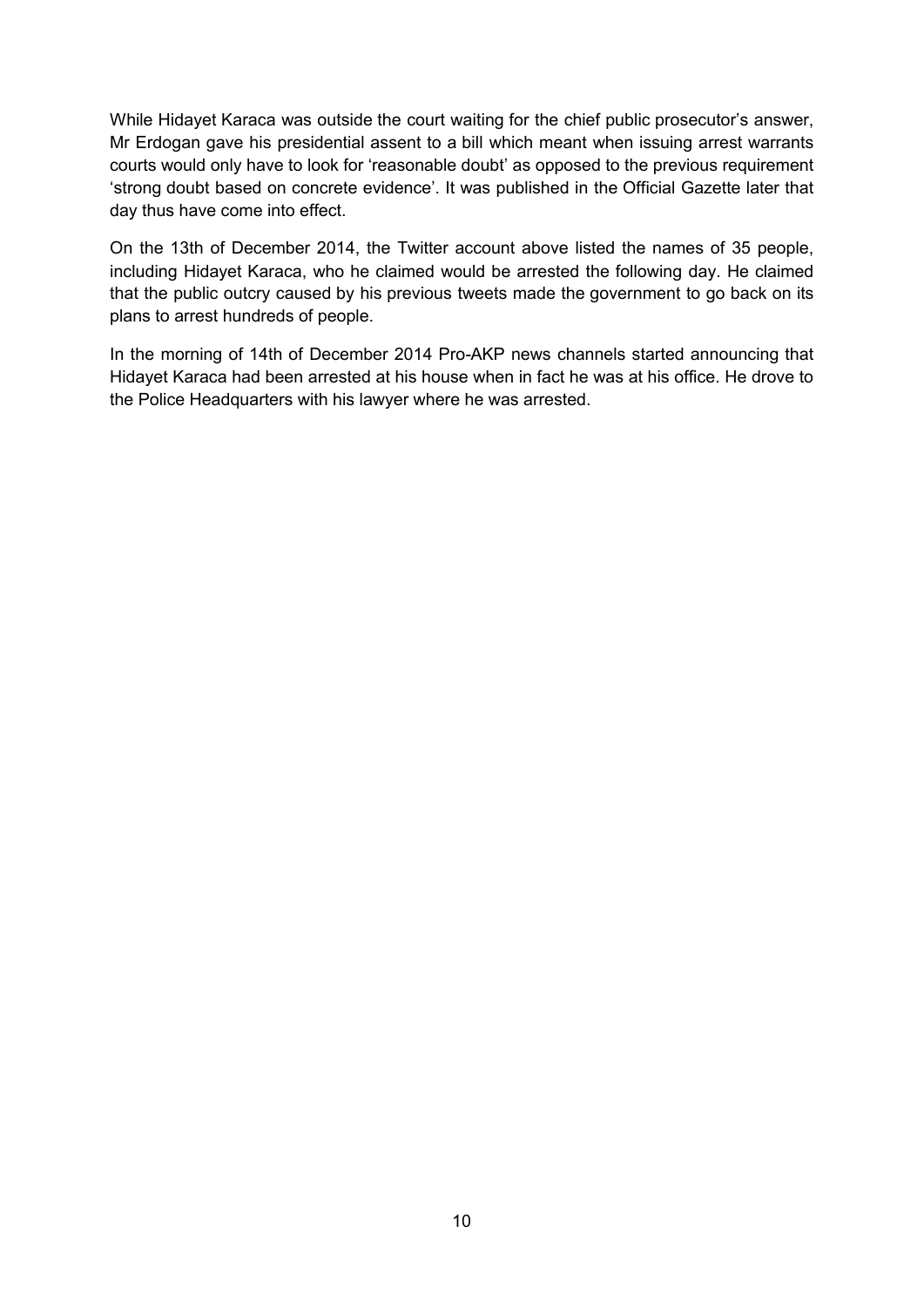## **THE REASONS WHY HIDAYET KARACA'S ARREST AND SUBSEQUENT DETENTION IS UNLAWFUL**

## **POLITICAL SHADOW CAST OVER MR KARACA'S DETENTION**

A day after Mr Erdogan lowered the legal threshold concerning standard of evidence for arrest Mr Karaca was taken into custody. It is noteworthy that the same piece of legislation which lowered the said threshold also made it extremely difficult for lawyers to see their clients' criminal files. As a result Mr Karaca's lawyers were denied the right to have a proper examination of his file. On the other hand, AKP members were allowed to make public statements about the investigation which at times amounted to unlawful instruction and direction of the court.

### **UNFOUNDED ASSUMPTION OF RISK TO ABSCOND**

Despite the fact that Mr Karaca has been to the chief public prosecutor's office to enquire whether there was an ongoing criminal investigation about himself two days before his arrest and the fact that has driven to the police headquarters when he heard in the news that he was being sought by the police the court saw nothing wrong in detaining him on the grounds that he could abscond.

### **THE JUDGE CONSIDERED INADMISSABLE EVIDENCE TO DETAIN MR KARACA**

The same judge, who ignored legally obtained audio recordings of cabinet ministers and refused to detain them, inexplicably used fabricated audio recordings of Mr Karaca to order his detention despite protest from Mr Karaca's lawyers.

### **MAJOR LOGICAL ERRORS IN THE PROSECUTORS CASE**

The public prosecutors claim that a TV movie filmed in 2009 is the result of an imaginary telephone conversation (see above) which is said to have taken place in 2013. This alone should result in the prosecutor's case to collapse, of course, in jurisdictions where the rule of law prevails. Yet, Mr Karaca is still behind bars.

### **MAKING A TV MOVIE MAY MAKE ONE A TERRORIST!**

The particular offence under which Mr Karaca has been detained is 'being a leader of an armed terrorist network'. That particular offence would obviously require arms, terror and violence on the part of the offender. In Mr Karaca's case there is no weapon, no terrorist activity and no violence. The only evidence that the public prosecutor could come up with to back his claim is a scene in a movie. This case should have been thrown out by the very judge who has detained Mr Karaca instead.

## **AN ACCOUNT OF EVENTS WHICH LED TO UNLAWFUL ARREST**

## **OF TWO SENIOR CRIMINAL JUDGES**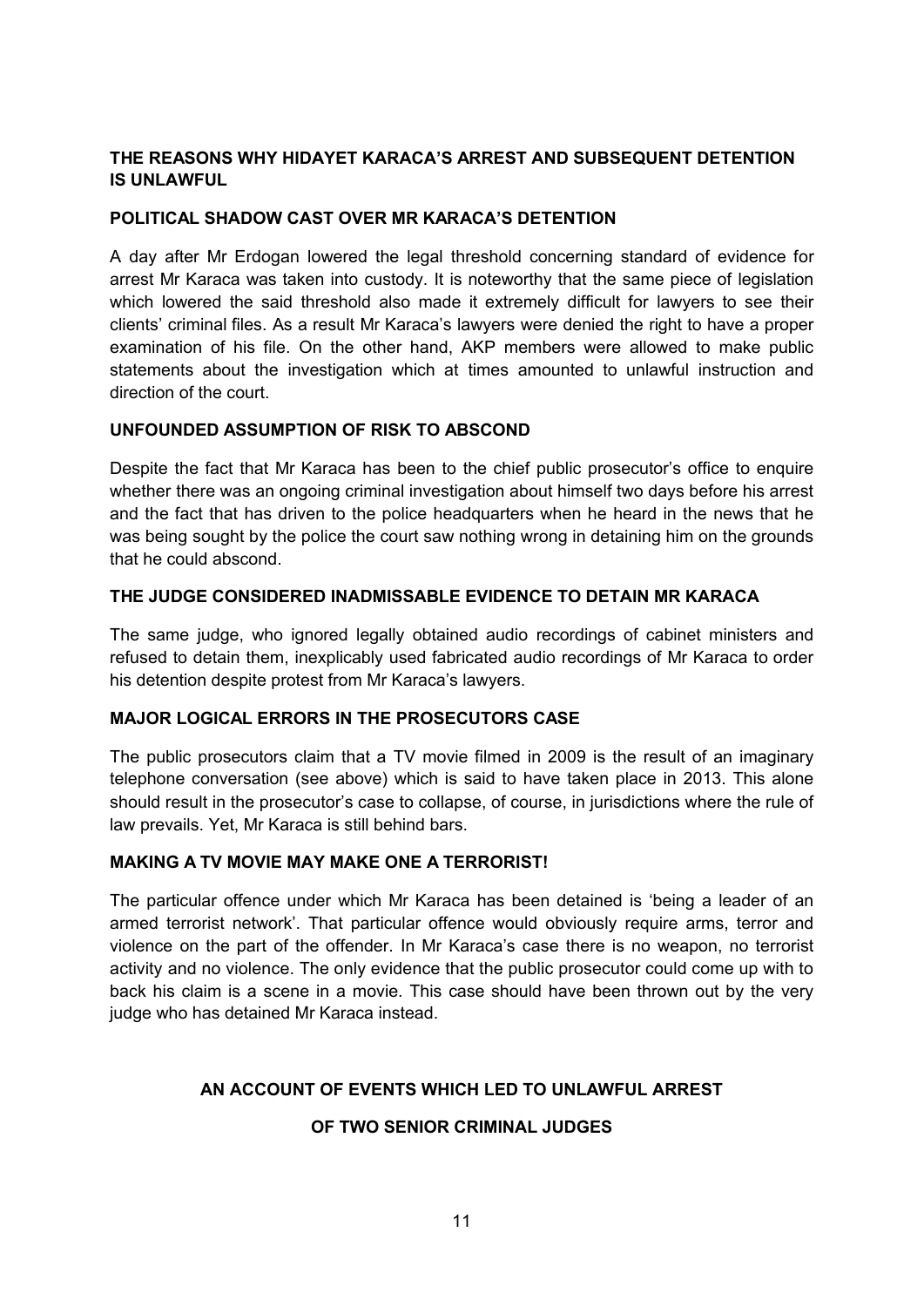This is the account of events which unfolded on the night of Saturday the  $25<sup>th</sup>$  concerning a criminal court order issued for the release of Hidayet Karaca, the CEO of Samanyolu Media Group.

## **BACKGROUND**

Our client has been detained pending trial for over 4 months now on the ridiculous grounds of instructing police officers, through a scene in a TV movie, to arrest a number of people with alleged links to Al Qaeda. For more information as to the matter please see the attached document.

Since the detention of our client by the Judgeships (which were specifically formed by Erdogan in July 2014 to persecute anybody who he felt a threat to his growing authoritarianism especially those who were officially involved in investigating the corruption allegations against his family and his close circle of politicians, bureaucrats and businessmen) we have applied to them numerous times for the release of our client. All of our pleas were flatly refused by the same criminal judgeships of the peace as they are officially called with no consideration of the facts of the matter or the law. They have also denied us access to the file of our client under a piece of legislation which Erdogan has pushed through the parliament a day before our client was arrested.

There is a common perception that the judges who were appointed to the said 'judgeships' were handpicked from among those who were willing to help Erdogan implement his agenda. We did not care in the beginning whether that was really the case. We believed that their political views were irrelevant as long as they did their duty of upholding the constitution and the rule of law.

When Hidayet Karaca was first arrested the police kept him in custody for 2 whole days without asking him a single question. When they applied for a 3 day extension of time we objected. **Our objection was turned down by the judge who was in charge**. It was only 3 hours from the maximum 4 day custody time limit that the police started questioning our client.

When we applied to the judge to lift the restriction to see our client's file, **he turned down our application.**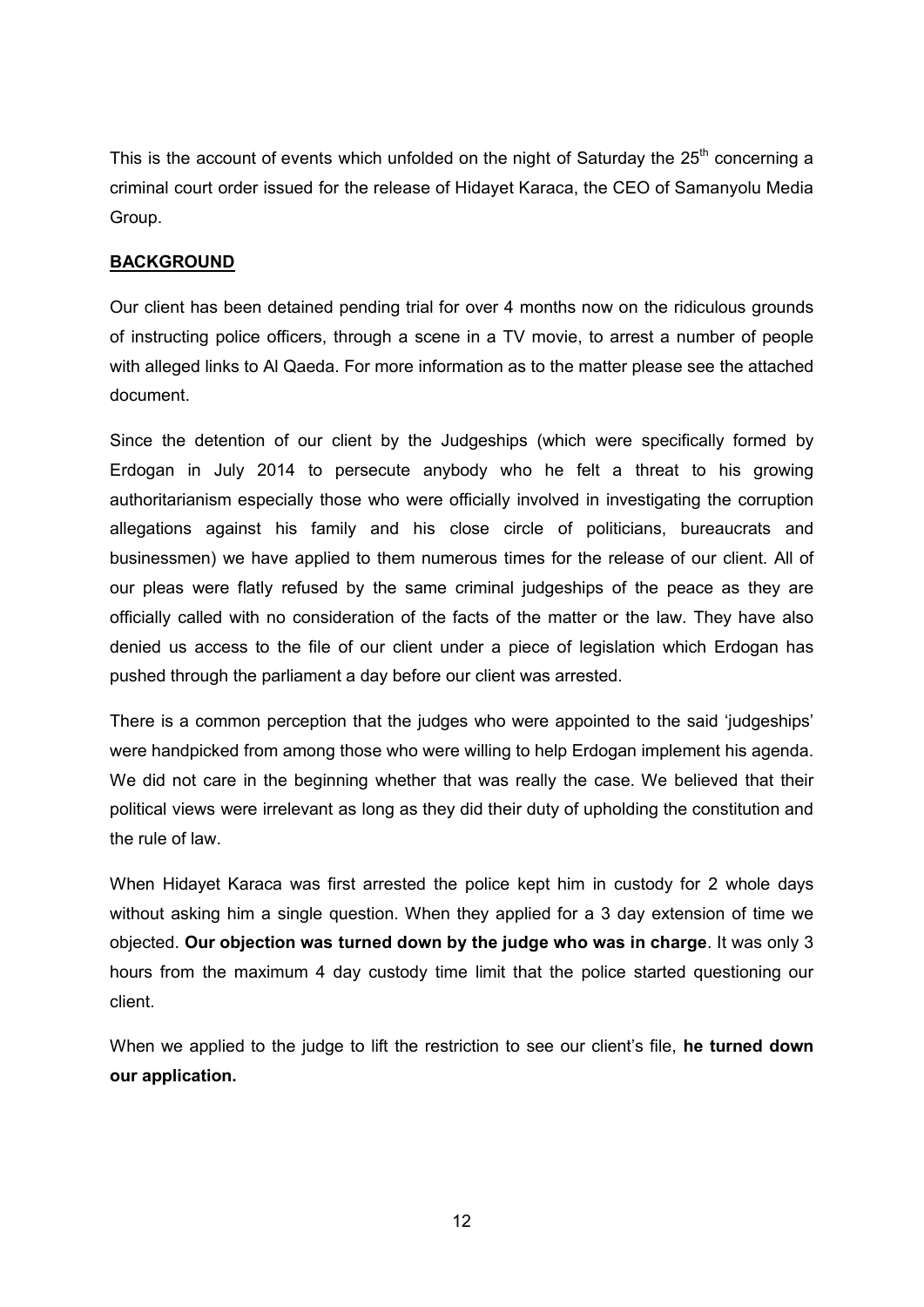When consequently our client was unlawfully detained we have appealed at another judgeship against the detention order. **Our appeal was turned down** with no consideration of the facts or the law.

We have subsequently filed for the release of our client in all of the 10 judgeships which have jurisdiction over the matter. All of which were flatly denied. The courts did not even bother to explain their decisions with a proper reasoning. The attitude of the judgeships towards our client from the start made us to suspect that the public perception that the judgeships are biased might actually be true. In any case, judges must not only be impartial and independent but must be seen to be so.

We then had to file for the removal of the judges at a higher criminal court in February 2015 on the basis of bias and their conduct prior to their appointment. The higher court were reluctant to consider the case as our application was passed around between different courts until it was finally referred to 'Justice Commission' which normally has the final concerning administrative disputes between courts. The Assize Court (Ağır Ceza Mahkemesi), the highest criminal court was in the opinion that *Asliye* Ceza Mahkemesi (Mid degree criminal court) did have jurisdiction in considering removal of judges from a case. The Commission instead of swiftly dealing with the matter chose to sit on their hands. Following a 2 month wait we decided to make another application both for the removal of the judges and the release of our client. This time *Asliye* Ceza accepted the Assize Courts argument, rightly assumed jurisdiction and removed all of the judgeships from our client's file. It then referred our application to another *Asliye* Ceza court to consider the release of our client. That particular *Asliye* Ceza court decided as follows,

*'It is evident that the suspects were detained well after the 4 day custody time limit had lapsed… The ECHR ruled in Zeynep Avci v Turkey that a detention order issued after a custodial time limit have lapsed would not make lawful the violation of such a limit…*

*A court is under a legal duty to clearly express in its detention order the facts from which it has inferred 'strong suspicion' that a crime has been committed. Upon perusal of the contents of the file no facts or evidence were identified which in accordance with article 170 of the Criminal Procedure [CMK] would arouse even the 'requisite level of suspicion' to suggest that a crime has been committed, let alone a 'strong suspicion' [without which a suspect may not be detained].*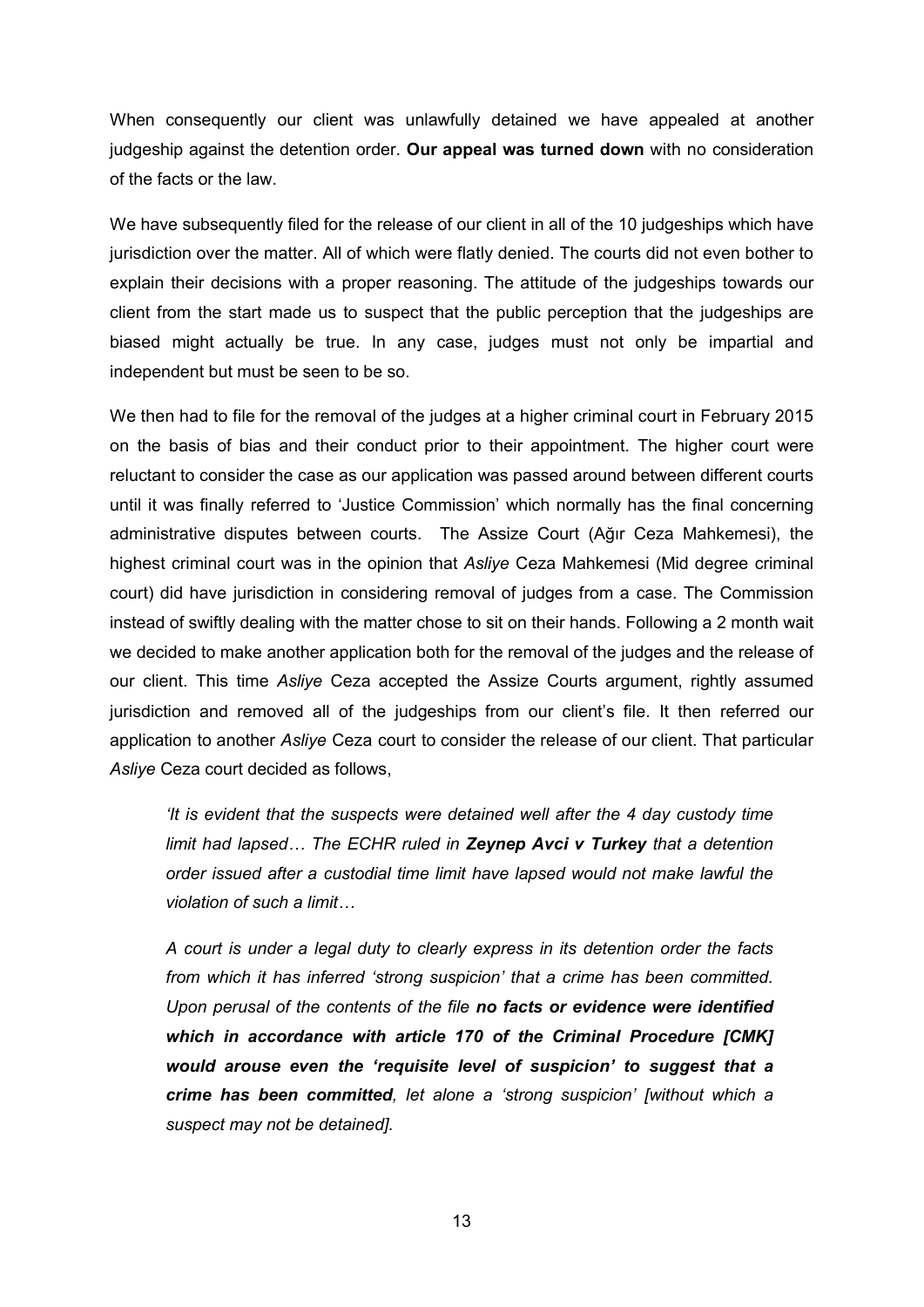*Once the judge has established 'strong suspicion', before issuing a detention order he must go on to consider whether the conditions in article 100 of the Criminal Procedure [CMK] have been met ...When assessing the risk of absconding character of the suspect, his integrity, address, profession, means…should be taken into account. In the light of the [ECHR's] NEUMEISTER [v. AUSTRIA] decision, it is evident that it is very unlikely for the suspects to abscond taking into consideration … that some of them are police officers and Hidayet Karaca is a journalist and that many of them had come forward when informed they were being sought.*

*After discussing the points above the court must also discuss why a 'judicial control' order [a criminal measure similar to bail] as defined in article 109 of the Criminal Procedure [CMK] would not be adequate in the circumstances. Upon perusal of the file… it is understood in the light of the above ECHR ruling that even 'judicial control' measures would not be necessary let alone the detention of the suspects.* 

*… with regard to the balance between public security and liberty, in order for an extension of detention new evidence must always be submitted [to the court]. Detention may not be extended solely on the grounds that there has been no change in the circumstances which existed when the first detention order has been made.* 

*…it has not been considered [by the court] why the public prosecutor failed to submit his evidence after such a long time from the detention of the suspects.*

*Upon perusal of the contents of the file, bundles and CDs, and taking into consideration the laws as well as ECHR and Turkish Constitutional Court rulings, no facts or evidence which would justify detention has been identified.*

*For the reasons set out above, a conscientious verdict to release the suspects has been reached as requested by their counsel.*'

### **ACCOUNT OF EVENTS FOLLOWING JUDGE'S RELEASE ORDER**

At 9pm last Saturday we became aware that 32 '*Asliye*' Criminal Court was about to release our client through a post in Sabah's, a Pro-Erdogan daily, website which said a judge was drafting his decision to release a number of detainees from prison.

We immediately went to the court house where we found a few security guards taking down names of the lawyers who wanted to go in. They said it was with the orders of the chief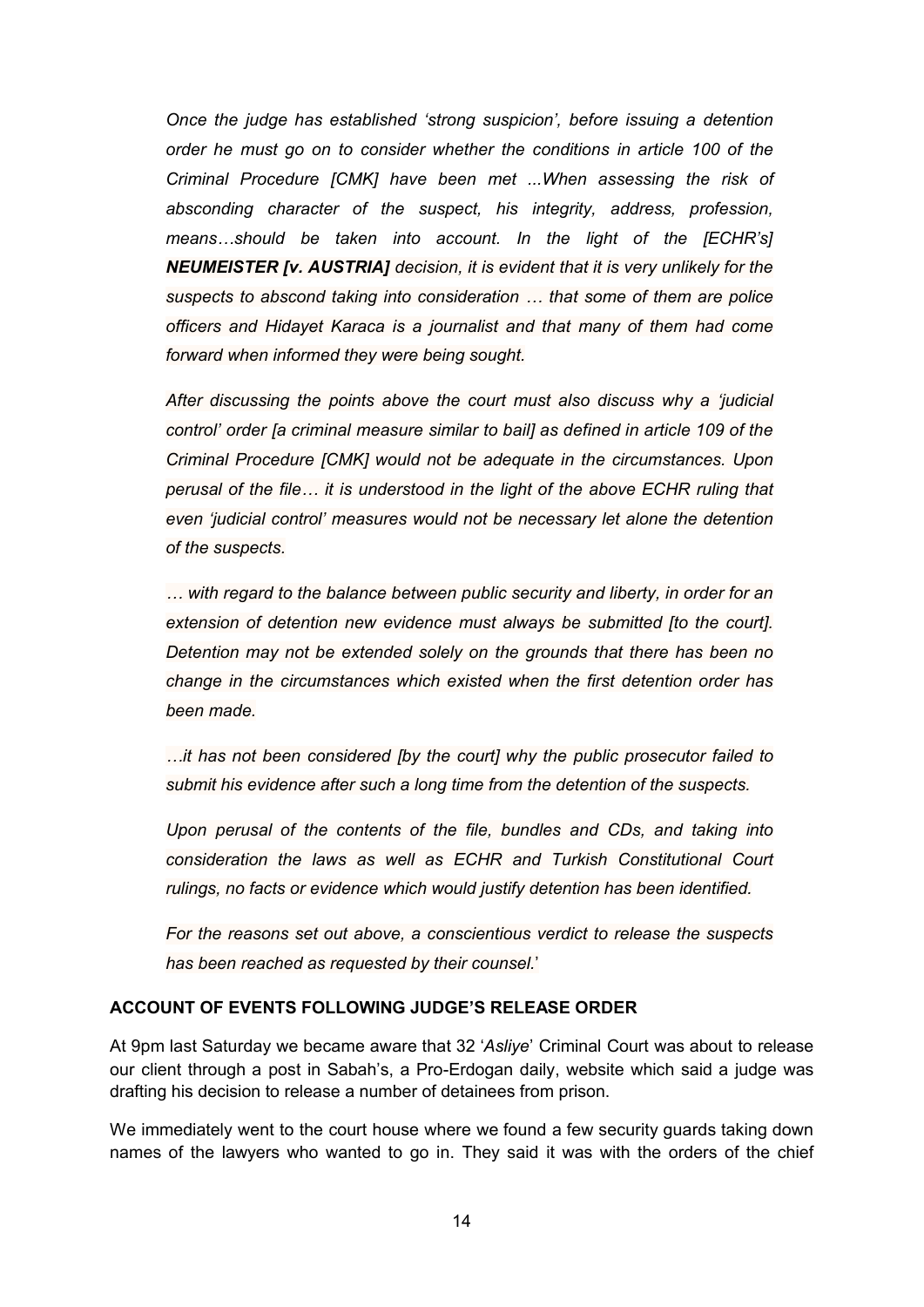public prosecutor. We ignored them and went up to the  $2<sup>nd</sup>$  floor where 32 'Asliye' Criminal Court was located.

When we arrived at the offices of the court we found Judge Mustafa Baser dictating his decision to his clerk who was uploading it into 'UYAP', nationwide judicial intranet. When he was halfway in to decision the intranet suddenly shut down. Judge Başer then started dictating his decision offline.

We then was alerted to a meeting which was going on at the top floor of the court house where the offices of the most senior public prosecutors were including the chief public prosecutor which the security guards confirmed when we asked them.

At that point the chief inspector who is responsible of the professional conduct of court clerks came to their room and summoned them upstairs to his office. One of the lady clerks passed out on her way to the inspector's office apparently due to stress. She was taken to hospital by an ambulance. We went up to the inspector's office and asked him whether it was the norm in that court house to summon court clerks to emergency one to one meetings when they are in performance of their duties. He said he was reminding them that they had to do their work properly. When we went back to the courtroom we found that one of the lady clerks had left the office without permission as she felt intimidated by the inspector's intervention.

When Judge Baser was busy with getting the release orders ready, the  $10<sup>th</sup>$  Criminal Judgeship, which is a lower degree court to *Asliye* Criminal Court, went completely out of its jurisdiction and gave a decision in which it said Judge Başer's order to be void.

In the meantime former Minister of Justice Bekir Bozdağ, with total disregard of the Turkish Constitution, attacked Judge Başer over Twitter branding his order 'a decision which defied the law'.

Mr Mustafa Şentop, deputy PM followed suit and tweeted along the same line. What is shocking from a legal point of view is that Mehmet Yılmaz, the head of the HSYK, Supreme Board of Judges and Prosecutors, retweeted his statement.

When individual release orders were ready for the suspects, one of the clerks personally took it to the relevant public prosecutor's office. The office said they would not accept them. Then Judge Başer himself took them there. He was also turned down.

Then we lawyers went to the offices of the duty prosecutor who was supposed to sign and forward the release orders to the prison where the suspects including our client were being held. He was not in his office. We called him at a mobile number which duty prosecutors used. He said he was within the court house but was not available to sign the release orders. When we said he was unlawfully delaying the release of our client he would not come to his office. He said he was told not to accept the orders by the deputy chief prosecutor.

Adv. Ömer Kavili, representative of the İstanbul Bar responsible of lawyers rights was with us at that moment. He asked us to go around and knock all the doors to make sure that the public prosecutor was not in one of the other rooms. He was not. It was unbelievable that a public prosecutor was hiding in order not to do his duty which was administrative in nature.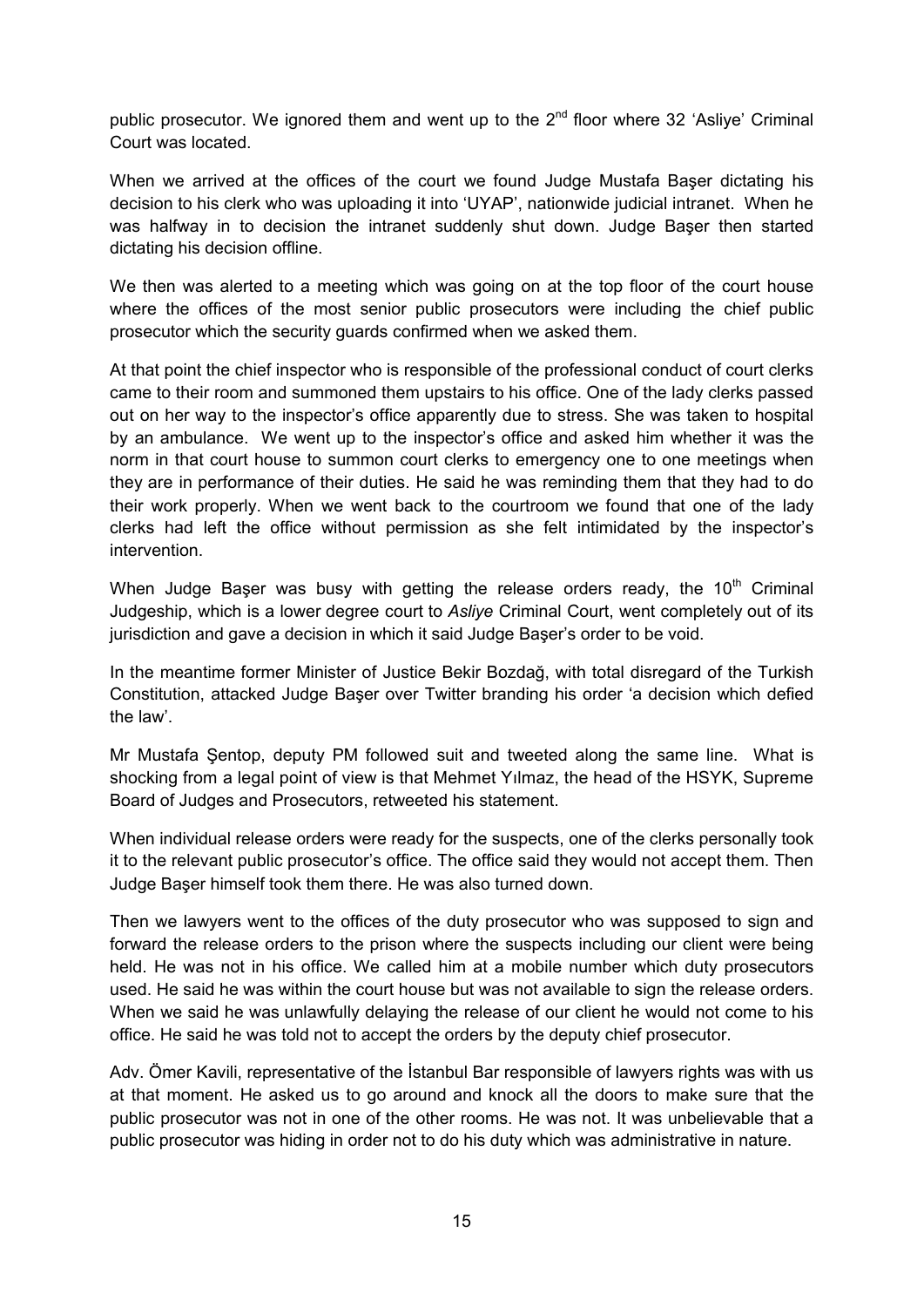We then had to wait for the next duty public prosecutor who started at 9:30 Sunday morning. When we went into his office he said he would wait to see the decision of the  $10<sup>th</sup>$  judgeship. We reminded him that he had no appellate powers which would let him to assess the merits of a court decision. He was apparently under a lot of pressure. He eventually returned the release orders to Judge Başer saying he would not enforce them, a first in Turkish legal history.

On Monday the 27<sup>th</sup> of April Judge Baser gave another decision to say that his order stood and that he would make a criminal complaint for false imprisonment and contempt of court against those who unlawfully defied it. He sent the release orders to the prosecutors for the 3<sup>rd</sup> time.

HSYK issued a statement on Monday morning that that they would we convening later that day to discuss the conduct of the two judges. They actually convened at 2pm.

When HSYK was deliberating what to do with the two judges who infuriated Erdogan with their decisions, Erdogan speaking at a press conference said the HSYK has reacted very slowly ( Apparently he was expecting them to convene at the weekend) and 'hoped' they would come to an 'ideal conclusion' about the matter.

HSYK, unsurprisingly, suspended the two judges. The head of the HSYK apologised over twitter 'for being late '. Two days later he would apologise once again.

Unfortunately yesterday ( 30.04.2015) in an investigation started by a complaint from HSYK an arrest order was issued for the two judges, Judge Başer and Judge Özçelik. Judge Özçelik presented himself to the public prosecutor last night who charged him for being 'a member of an armed terrorist organisation'. He was then detained pending trial.

Judge Başer on the other hand tweeted that he was away from Istanbul and would be in the public prosecutor's office today (01.05.2015) at 8am CET.

Adv. Coskun Yorulmaz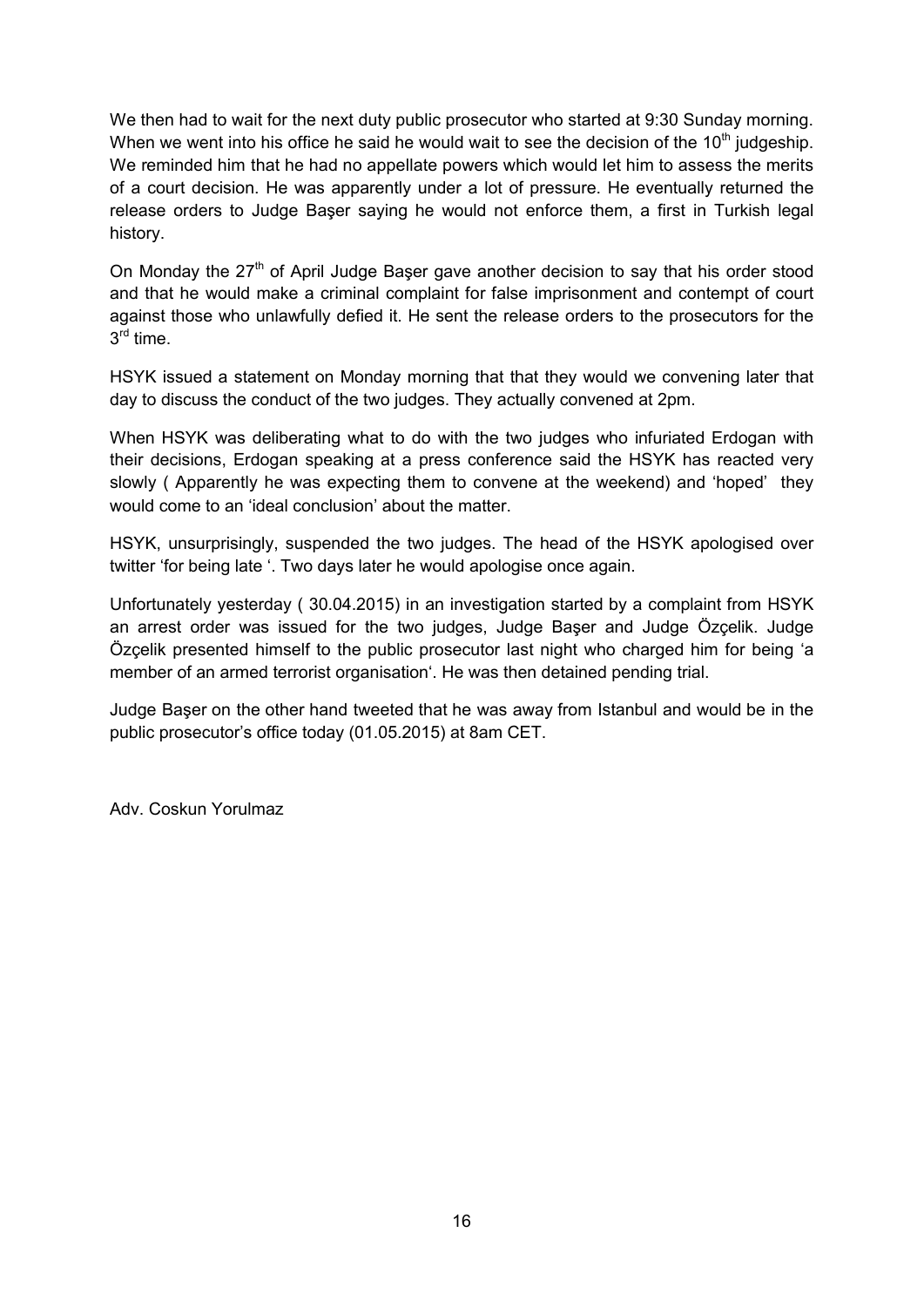#### **ANNEX II**

#### **Communication of the High Council of Judges and Prosecutors of Turkey**

According to the information obtained from the  $2<sup>nd</sup>$  Chamber of the High Council of Judges and Prosecutors and the Chairmanship of the Inspection Board of the High Council of Judges and Prosecutors regarding the course of the suspension and detention of Mr. Metin ÖZCELİK, Judge at the 29<sup>th</sup> Chamber of the Istanbul Criminal Court, and Mr. Mustafa BAŞER, Judge at the 32<sup>nd</sup> Chamber of the Istanbul Criminal Court;

Upon the news coverage of the aforementioned judges on some media organs stating that they had unlawfully rendered a release decision for some suspects, an investigation was initiated by the Inspection Board of the High Council of Judges and Prosecutors, a preliminary report was issued against the judges and their suspension was requested. Subsequently, with the Decision no. 2015/274 dated 27 April 2015 of the Second Chamber of the High Council of Judges and Prosecutors, it was ordered that the judges in question be suspended from their posts, pursuant to the relevant articles of the Law No. 2802 on Judges and Prosecutors, due to the fact that the pursuance of their duty would compromise the reputation of the judiciary on the grounds that they have acted in alliance with ideas and activities of the suspects against whom the Istanbul Chief Public Prosecutor's Office had been carrying out an investigation for the offences of discrediting and putting the Republic and the Government of Turkey in a difficult position before the national and international platforms; intentionally and willingly attempting to destroy the Republic of Turkey and to partly or fully prevent it from performing its duties by creating an image before the international judicial bodies as if it were aiding the Al-Qaeda terrorist organisation, which would incur criminal and civil liabilities on it; misconduct and similar offences; and in this connection, on the grounds that the judges in question have violated the explicit provisions of law in order to make the release of the said suspects possible by an unlawful method.

Arrest warrants were issued against both suspects (judges) respectively, pursuant to Articles 257/1, 312/1 and 314/2 of the Turkish Criminal Code, for the offences of "Attempting to destroy the Republic of Turkey and to partly or fully prevent it from performing its duties; being a member of an armed terrorist organisation; misconduct and violation of secrecy". Relying on the same articles of the arrest warrant, on 30 April 2015, the  $2<sup>nd</sup>$  Chamber of the Bakirkoy Assize Court, authorized pursuant to Article 85 of the High Council of Judges and Prosecutors, ruled on the detention of Mr. Metin ÖZÇELİK; and on 1 May 2015, the 5<sup>th</sup>

17